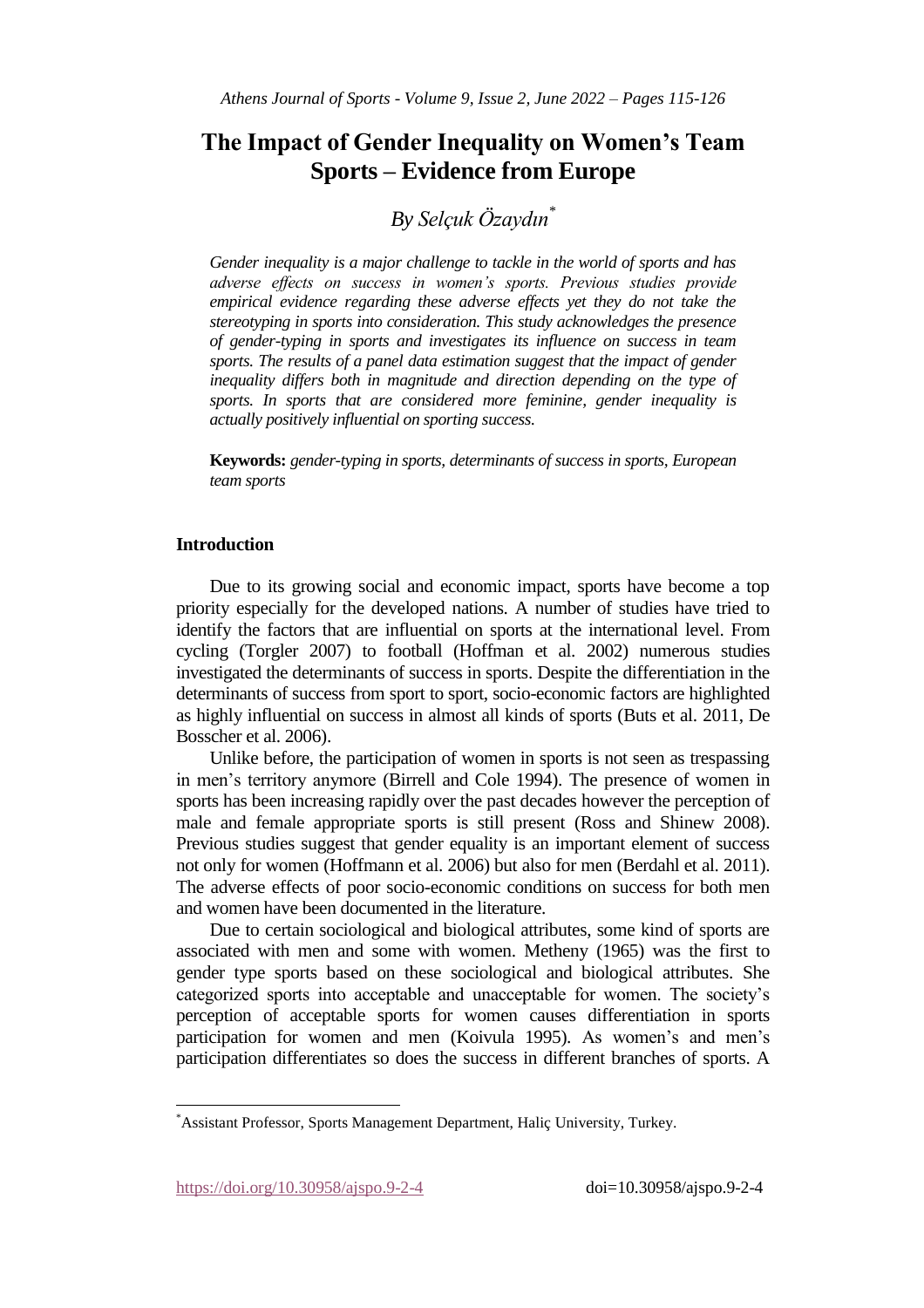higher interest in a certain kind of sport means more athletes and more resources therefore higher success.

This study investigates the impact of gender inequality on success taking gender-typing in sports into consideration. The popular three team sports in Europe are chosen which are, football, basketball and volleyball. First, the determinants of success for women's football, basketball and volleyball are identified by conducting a panel data analysis. The official women's rankings from FIFA, FIBA and FIVB which are regressed on United Nations' gender inequality index (GII), women population and men's rankings. UN introduced the GII in 2010 and most recent GII was released in 2018 therefore the study investigates the period between 2010 and 2018. In light of the regression results, the impact of gender inequality on success is discussed within a gender typing framework.

In general women's sports have been neglected by the sports economics and in cases of women's basketball and volleyball there are no studies regarding the determinants of success. Despite being the most popular team sports, after football in Europe, both volleyball and basketball did not receive much attention from the scholar. This study is contributing to the reduction of this gap in the literature.

### **Literature Review**

As mentioned earlier, Metheny (1965) was the first, to categorize sports in terms of their masculinity and femininity depending on certain attributes such as esthetics, competition, bodily contact and face-to-face opposition. In her classification, volleyball was the only team sport which was considered appropriate for women. Both socially and physically, sports accommodate a historical hierarchy in favor of men (Kane and Snyder 1989). This male dominance in sports creates the sense of inappropriateness both in men's and women's perception. 55 years after Metheny's classification, the gender roles still exist in sports, despite the improving gender equality. It is not uncommon to see girls or young women to stop practicing sports because they feel like it contradicts with their gender (Guillet et al. 2000). The perception of feminine and masculine sports is still very common although there have been changes as the equality increased.

Individuals develop a perception of masculinity and femininity regarding sports through socialization during their childhood (Alley and Hicks 2005). Previous studies illustrate that small girls associates tasks that require strength and power with masculinity (Corbin and Nix 1979). The perception of male and female appropriate sports is present in both genders which affects individuals' choices in practicing sports. Studies that have been conducted among female athletes also provide evidence that even women perceive certain sports inappropriate for women (Salisbury and Passer 1982). Still there are numerous men and women who feel like some sports are not appropriate for them. When the importance of sports participation in overcoming gender barriers and women's empowerment (Deem and Gilroy 1998) is taken into consideration, investigation on gender-typing and its impact on performance is of utmost importance.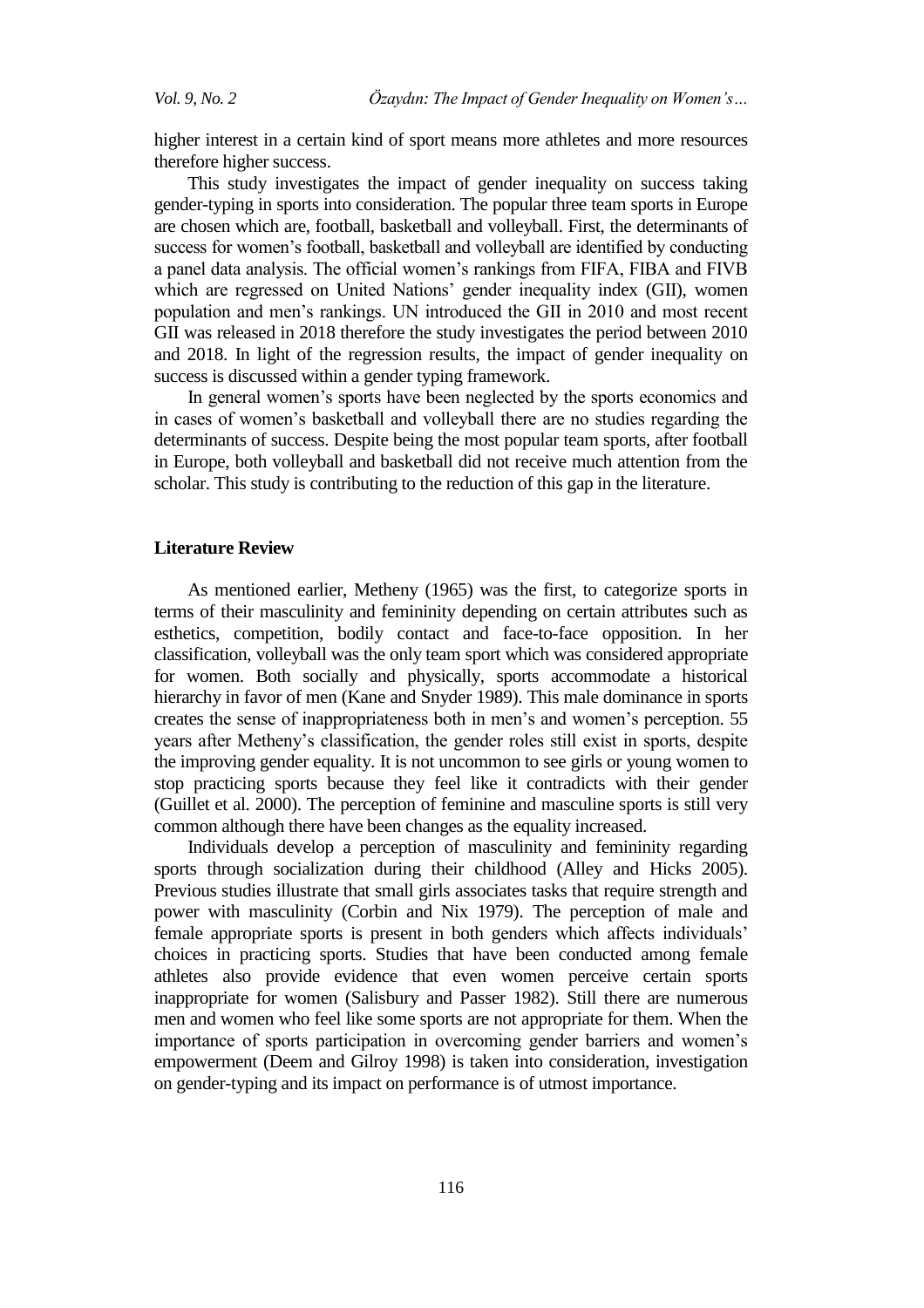Following Metheny, numerous studies have been conducted to investigate the gender stereotypes in sports. Since the participants perception of sports differ from culture to culture, the studies conducted in the United States and the studies conducted in Europe provide different results. Football (soccer) is very popular among women in US. The popularity of soccer among men started increasing after the 1994 World Cup which was hosted in US and continued with the arrival of superstars in MLS (Baxter 2014). Although the popularity of football (soccer) among men is increasing as Riemer and Visio (2013) and Sobal and Milgrim (2019) suggest, football is seen as a gender-neutral sport in the US whereas in Europe it is one of most masculine sports (Koivula 1995, Lauriola et al. 2004, Plaza et al. 2017). The other two team sports, basketball and volleyball, which are investigated in this study are considered gender-neutral sports by the previous studies in the literature however it should be mentioned that basketball is on the masculine edge of the scale and volleyball is on the feminine edge.

Teams sports are chosen over individual sports due to the fact that; many athletes are born and trained in different countries yet they compete for other countries. The effect of being born and trained abroad is much less in team sports compared to individual sports since there are several players on the pitch or the court. Furthermore, in individual sports, an extraordinary athlete might achieve success despite a country's lack of success in a particular sport. Success in team sports rely highly on the resources and the sports legacy in a country.

Socio-economic determinants of success in sports at an international level is an essential element of the literature and a number of studies tried to identify the factors that are influential on sportive success. Men's football has been the most popular sport in this sense (Torgler 2004a, Hoffmann et al. 2006, Gásquez and Royuela 2016). Although women's football is not as popular as men's, there are a number studies investigating the determinants of success (Torgler 2004b, Hoffman et al. 2006, Jacobs 2014). Both Jacobs and Hoffman and his colleagues conclude that gender equality is a key element of success in women's football. Another common determinant of success for women's football is the men's football legacy in a country. Nations which are successful in men's football are more likely to be successful in women's football as well (Hoffman et al. 2006, Valenti et al. 2020). Factors like the presence of facilities, expertise of coaches and trainers and the general interest of public are all related to men's football legacy therefore the positive correlation between men's and women's success in football is easy to anticipate. Talent pool is of course another important determinant of international success in sports which is proxied by population by a number of studies in the literature (Hoffmann et al. 2002, Valenti et al. 2020). More populated countries are likely to have more talented players compared to the less populated countries.

For men's and women's national basketball and volleyball teams, there are no studies investigating the socio-economic factors that are influential on success. The literature on basketball and volleyball focus on tactical and in-game factors that are influential on success (Vute 1999, Csataljay et al. 2009, Sampaio et al. 2010).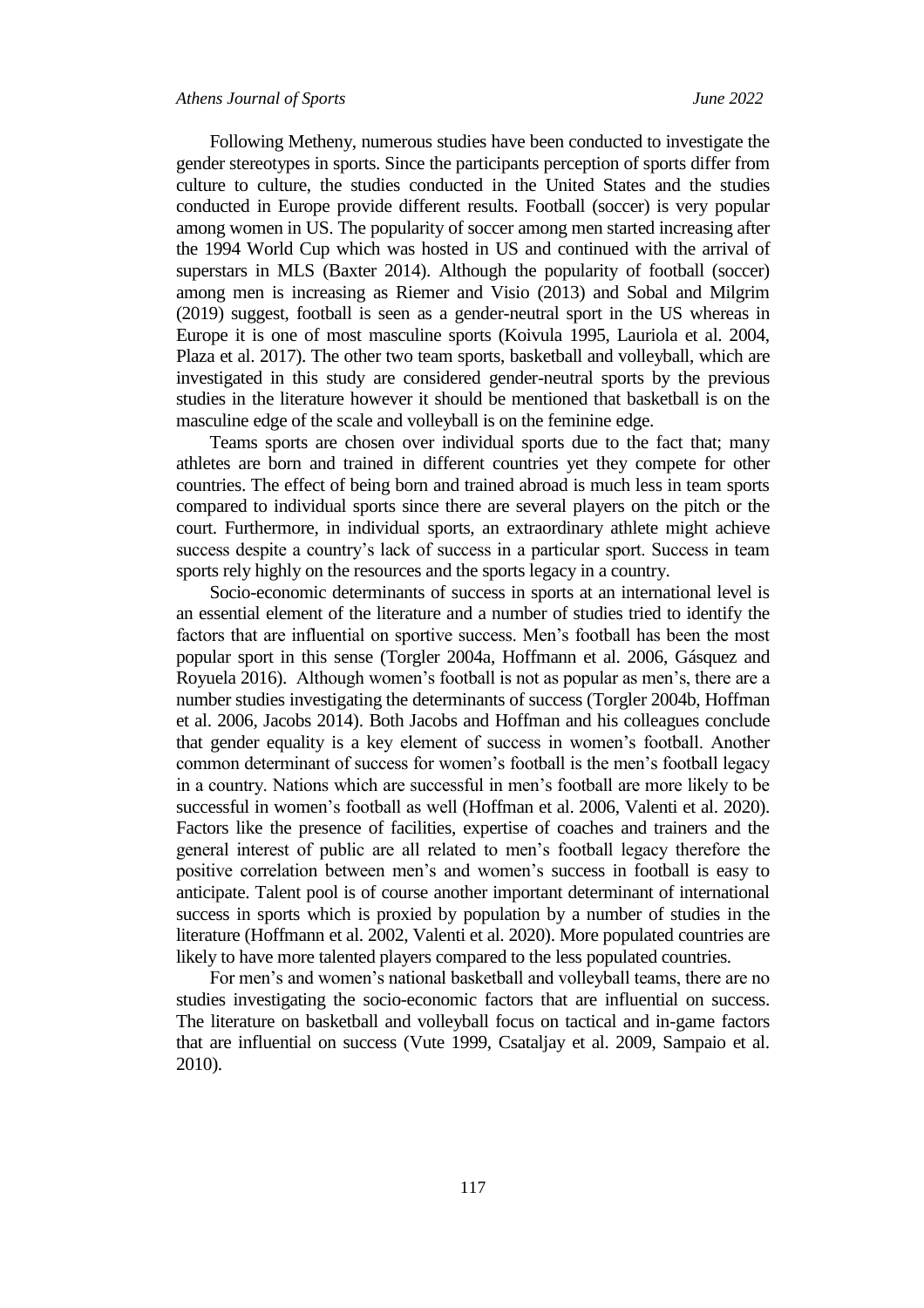#### **Materials and Methods**

To identify the determinants of national team success and investigate the impact of gender inequality, following equations are estimated:

$$
WR_{it}^{f} = \alpha_i + \beta_i GII_{it} + \delta_i lnWP_{it} + \theta_i MR_{it}^{f} + \varepsilon_{it}
$$
 (1)

$$
WR_{it}^{b} = \alpha_{i} + \beta_{i} GII_{it} + \delta_{i} lnWP_{it} + \theta_{i} MR_{it}^{b} + \varepsilon_{it}
$$
 (2)

$$
WR_{it}^{\nu} = \alpha_i + \beta_i G II_{it} + \delta_i lnWP_{it} + \theta_i MR_{it}^{\nu} + \varepsilon_{it}
$$
\n(3)

Equations 1, 2 and 3 will enable the identification of determinants of success for football, basketball and volleyball respectively. Where,  $WR_{it}$  is the women's ranking for country i at time t,  $GI_{it}$  is the gender inequality index for country i at time t,  $lnWP_{it}$  is the natural logarithm of women population for country i at time t and  $MR_{it}$  is the men's ranking for country i at time t. Women population is included in the model as a proxy for the talent pool. The higher the population is, the more options are available to pick players for the national team. Men's ranking is also included in the model which is used as a proxy for the resources in a country. A successful men's national team indicates that the country has the required resources, such as facilities, trainers etc. Since the dependent variable used to measure success is world rankings, the independent variables with negative coefficients would be positively influential on success and the ones with positive coefficients would be negatively influential.

Historical data for women's and men's rankings for football are available at FIFA's webpage however for basketball and volleyball only the recent rankings can be found at FIBA and FIVB websites. Officials, from both FIBA and FIVB, were kind enough to share the historical data for women's and men's rankings which made this study possible. Table 1 presents the summary statistics for world rankings for women and men in football, basketball and volleyball.

|                 | <b>Obs</b> | <b>Mean</b> | Std. Dev. | Min | <b>Max</b> |
|-----------------|------------|-------------|-----------|-----|------------|
| $WR^{f}$        | 337        | 42.09       | 31.08     |     | 121        |
| MR <sup>f</sup> | 360        | 46.25       | 39.70     |     | 184        |
| $WR^b$          | 199        | 28.72       | 20.28     |     | 98         |
| $MR^b$          | 230        | 35.21       | 25.07     |     | 126        |
| $WR^v$          | 341        | 56.16       | 36.65     |     | 121        |
| $MR^v$          | 325        | 54.27       | 38.86     |     | 141        |

**Table 1.** *Summary Statistics of World Rankings*

Gender inequality index (GII) and women population data is available publicly and are gathered from United Nation's Human Development Reports webpage and World Bank database respectively. Table 2 presents the summary statistics for the GII and women population.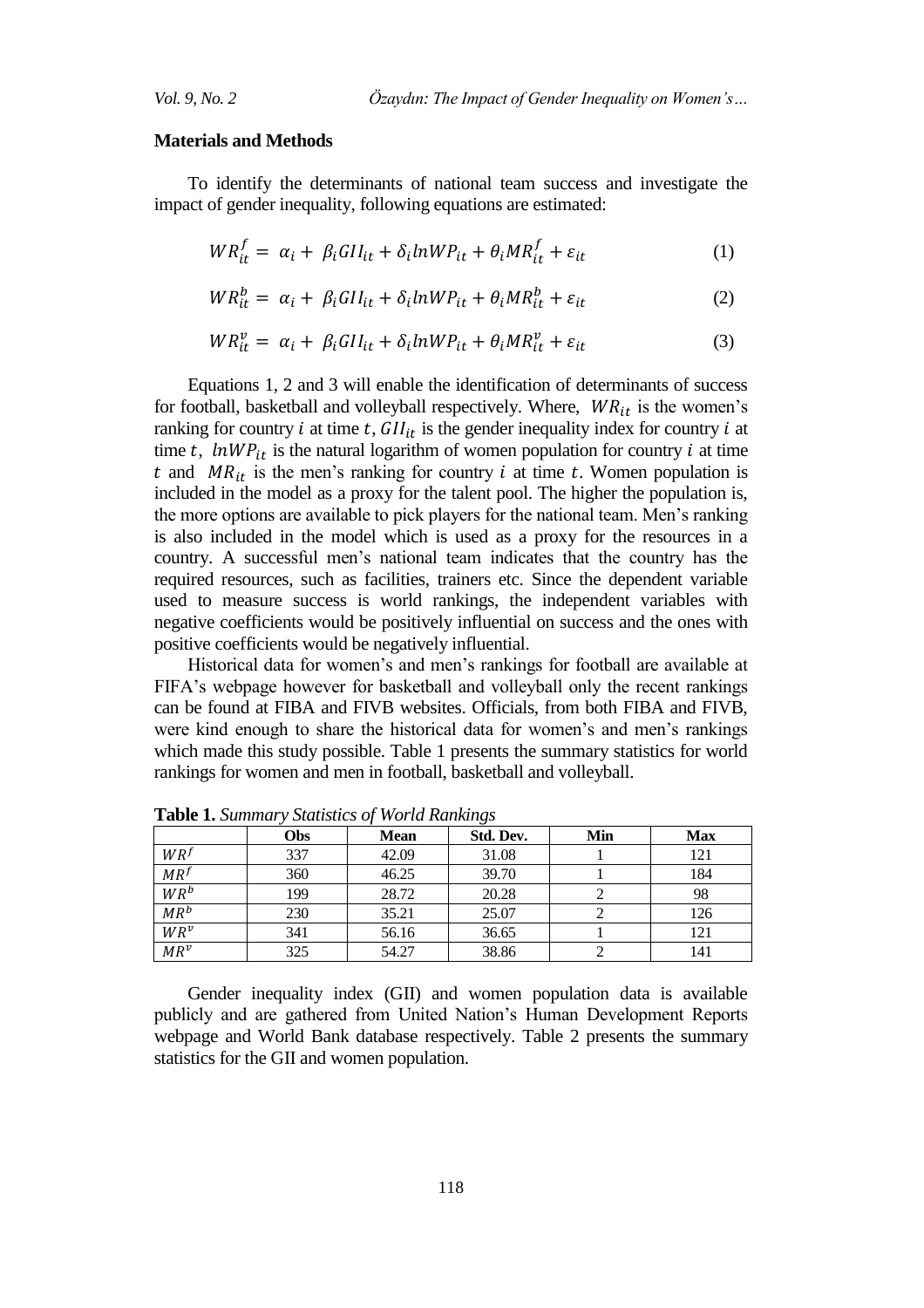|      | <b>Obs</b> | Mean  | Std. Dev. | Min   | Max   |
|------|------------|-------|-----------|-------|-------|
| GII  | 354        | 0.17  | 0.09      | 0.04  | 0.42  |
| lnWP | 343        | 15.26 | 1.38      | 11.97 | 18.16 |

**Table 2.** *Summary Statistics of GII and Population*

There are  $40<sup>1</sup>$  countries in the data set for the nine-year period and as Tables 1 and 2 suggest, the panel data is highly unbalanced. The data regarding the rankings especially in basketball is missing. Some countries in the data set did not make to the international rankings in the investigated period. For GII and population there are also missing observations due to the unavailability of data for some of the countries in the investigated period.

## **Results**

As presented in the previous section, three different equations are estimated for football, basketball and volleyball. In order to avoid any methodological issues, due to the missing data, each equation is estimated with a different number of observations. Equation 1 is estimated with, 337 observations, Equation 2 is estimated with 199 observations and Equation 3 is estimated with 325 observations. The number of observations used in the estimated equations is bounded by the minimum number of observations in men's and women's rankings for a particular type of sport. Table 3 presents the estimation results of Equation 1.

| $WR_{it}^f$                            | Model 1<br>Random Effects | Model 2<br><b>Fixed Effects</b> | Model 3 - FGLS |
|----------------------------------------|---------------------------|---------------------------------|----------------|
| $GII_{it}$                             | 124.847***                | 85.668***                       | 148.417***     |
|                                        | (17.283)                  | (20.366)                        | (7.082)        |
|                                        | $-14.243***$              | $-23.114$                       | $-9.922***$    |
| $lnWP_{it}$                            | (2.077)                   | (15.386)                        | (0.343)        |
|                                        | 0.001                     | $-0.015$                        | $0.151***$     |
| $MR_{it}^f$                            | (0.022)                   | (0.022)                         | (0.019)        |
|                                        | 242.477***                | 382.643                         | 162.474***     |
| Constant                               | (32.079)                  | (236.853)                       | (5.701)        |
|                                        | $\chi^2$ value            | prob $> \chi^2$                 |                |
| Hausman Test M1-M2                     | 63.67                     | 0.000                           |                |
| Modified Wald Test for                 | 92611.25                  | 0.000                           |                |
| Heteroskedasticity                     |                           |                                 |                |
|                                        | F(1, 36)                  | prob > F                        |                |
| Wooldridge test for<br>autocorrelation | 1.839                     | 0.184                           |                |
|                                        | $CD-Test$                 | p-value                         |                |
| Pesaran CD Test                        | 0.503                     | 0.615                           |                |

**Table 3.** *Estimation Results for Women's Football Rankings*

*Note:* Numbers in the parentheses are standard errors, \*\*\*  $p<0.01$ , \*\*  $p<0.05$ , \*  $p<0.1$ 

 $\overline{a}$ 

<sup>&</sup>lt;sup>1</sup>The list of countries can be found at the Appendix.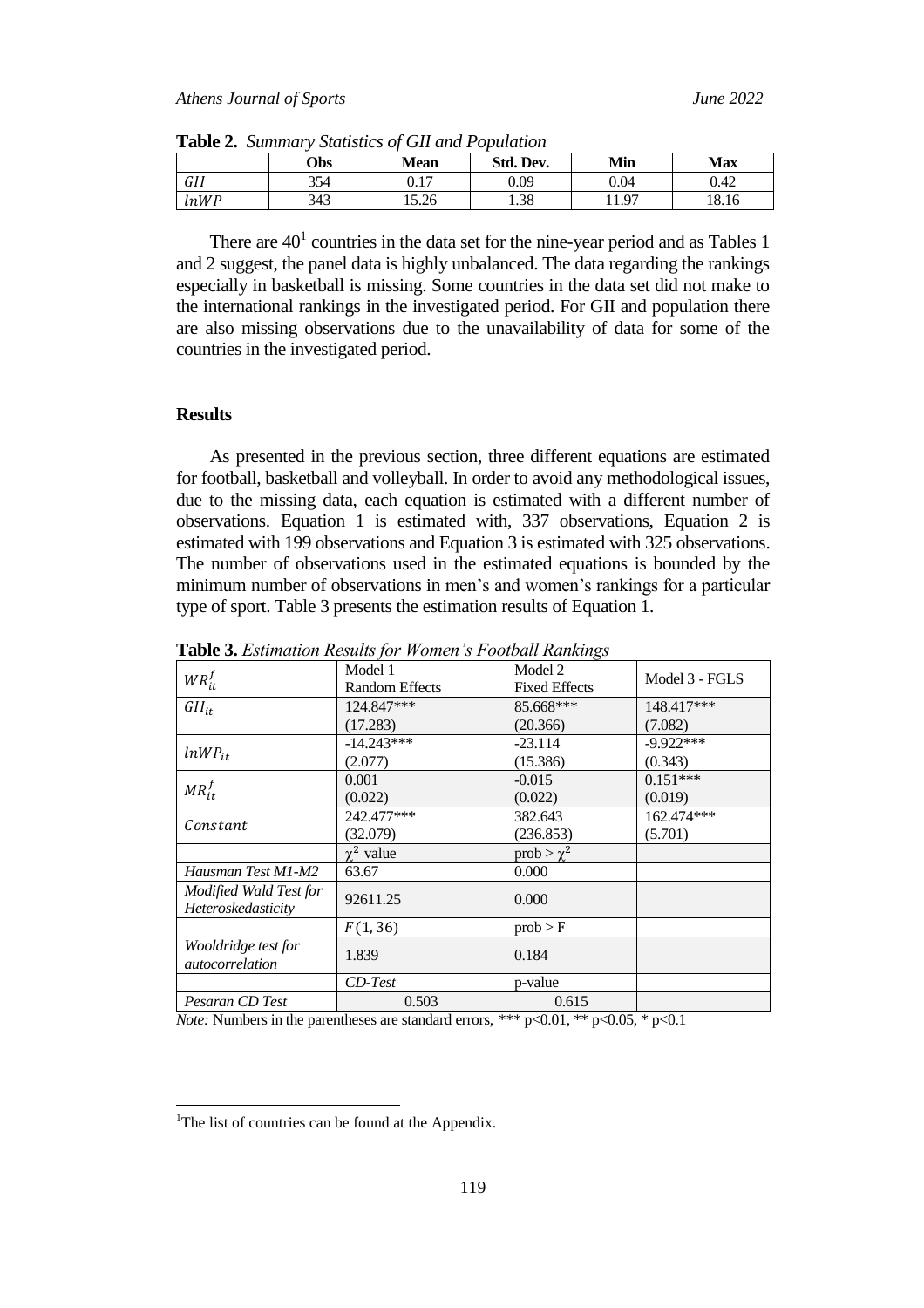*Vol. 9, No. 2 Özaydın: The Impact of Gender Inequality on Women's…*

Hausman Test results in favor of the fixed effects regression and Modified Walt Test provides evidence for the presence of heteroskedasticity. The Wooldridge autocorrelation and Pesaran cross-sectional dependency test results show that there is no autocorrelation and no cross-sectional dependency in the data. Therefore Model 3's results are taken into consideration. All three explanatory variables are statistically significant in 99% confidence. The gender inequality index and men's ranking have both positive coefficients indicating that they have adverse effects on success and population has a negative coefficient which indicates a positive effect on success.

| $WR_{it}^b$                                  | Model 1<br><b>Random Effects</b> | Model 2<br><b>Fixed Effects</b> | Model 3<br>Pooled OLS<br>Driscoll and Kraay SEs |
|----------------------------------------------|----------------------------------|---------------------------------|-------------------------------------------------|
| $GII_{it}$                                   | 47.844*                          | 143.422***                      | 143.422***                                      |
|                                              | (25.287)                         | (36.464)                        | (21.572)                                        |
| $lnWP_{it}$                                  | $-3.953*$                        | $-13.779$                       | $-13.779$                                       |
|                                              | (2.143)                          | (35.406)                        | (14.738)                                        |
| $MR_{it}^b$                                  | $0.426***$                       | $0.331***$                      | $0.331***$                                      |
|                                              | (0.064)                          | (0.073)                         | (0.077)                                         |
| Constant                                     | 74.212**                         | 214.409                         | 214.409                                         |
|                                              | (33.663)                         | (564.532)                       | (236.661)                                       |
|                                              | $\chi^2$ value                   | $prob > \chi^2$                 |                                                 |
| Hausman Test M1-M2                           | 17.90                            | 0.000                           |                                                 |
| Modified Wald Test for<br>Heteroskedasticity | 4388.77                          | 0.000                           |                                                 |
|                                              | F(1, 15)                         | prob > F                        |                                                 |
| Wooldridge Test for<br>Autocorrelation       | 32.669                           | 0.000                           |                                                 |
|                                              | $CD-Test$                        | p-value                         |                                                 |
| Pesaran CD Test                              | 1.974                            | 0.048                           |                                                 |

**Table 4.** *Estimation Results for Women's Basketball Rankings*

*Note:* Numbers in the parentheses are standard errors, \*\*\*  $p<0.01$ , \*\*  $p<0.05$ , \*  $p<0.1$ 

Table 4 presents the estimation results for Equation 2 and as in the case of Equation 1, Hausman, Modified Wald and Wooldridge tests yield similar results however there is no autocorrelation and the Pesaran CD test provides evidence for the presence of cross-sectional dependency. Therefore, Driscoll and Kraay standard errors are used in the estimation of the equation and the results are presented in the third column. Gender inequality index and men's ranking are statistically significant and have positive coefficients which indicates that they are adversely effective on women's rankings.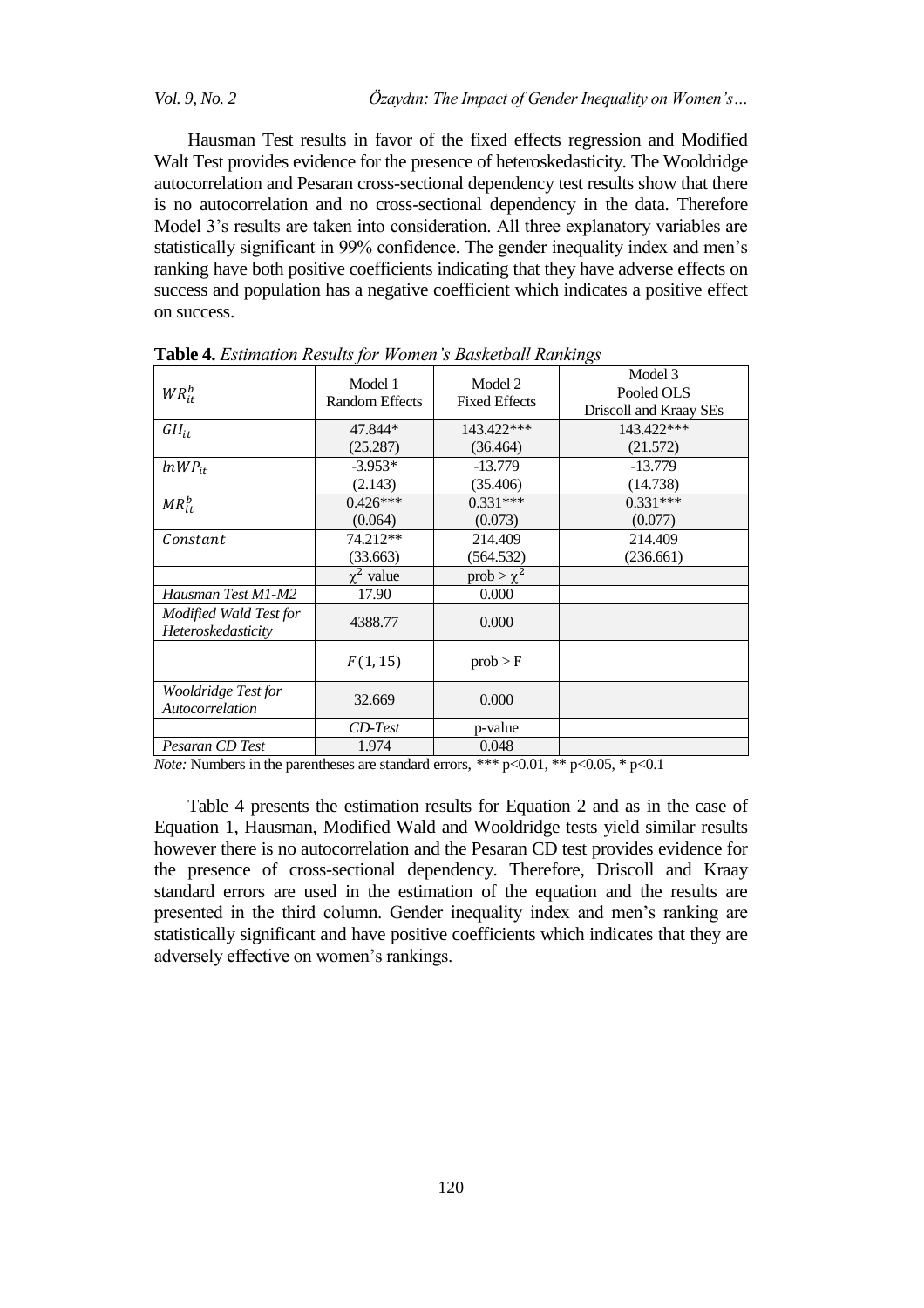| $WR_{it}^v$            | Model 1               | Model 2              | Model $3 - FGLS$ |
|------------------------|-----------------------|----------------------|------------------|
|                        | <b>Random Effects</b> | <b>Fixed Effects</b> | AR(1)            |
|                        | $-66.357**$           | $-86.531*$           | $-42.732***$     |
| $GII_{it}$             | (27.653)              | (45.526)             | (11.741)         |
|                        | $-9.202***$           | 9.245                | $-8.347***$      |
| $lnWP_{it}$            | (2.515)               | (32.554)             | (0.925)          |
|                        | $0.296***$            | $0.232***$           | $0.339***$       |
| $MR_{it}^v$            | (0.042)               | (0.044)              | (0.032)          |
|                        | 190.492***            | $-88.752$            | 169.126***       |
| Constant               | (39.168)              | (503.529)            | (14.905)         |
|                        | $\chi^2$ value        | prob $> \chi^2$      |                  |
| Hausman Test M1-M2     | 21.17                 | 0.000                |                  |
| Modified Wald Test     | 1.9e07                | 0.000                |                  |
| for Heteroskedasticity |                       |                      |                  |
|                        | F(1, 15)              | prob > F             |                  |
| Wooldridge Test for    | 109.540               | 0.000                |                  |
| Autocorrelation        |                       |                      |                  |
|                        | $CD-Test$             | p-value              |                  |
| Pesaran CD Test        | 0.884                 | 0.377                |                  |

**Table 5.** *Estimation Results for Women's Volleyball Rankings*

*Note:* Numbers in the parentheses are standard errors, \*\*\*  $p<0.01$ , \*\*  $p<0.05$ , \*  $p<0.1$ 

As in the cases of football and basketball, the test results in favor of the fixed effects and there is heteroskedasticity. The Wooldridge and Pesaran tests show there is autocorrelation but no cross-sectional dependency therefore Equation 3 is estimated using FGLS with AR(1) All the independent models are statistically significant at 99% and gender inequality index's coefficient is negative unlike in basketball and football indicating that countries with higher gender inequality perform relatively better in women's volleyball.

# **Discussion**

The first sub-section of the discussion chapter, interprets the results presented in Tables 3-5 and identify the determinants of success for football, basketball and volleyball. The second sub-section investigates the relationship between gender inequality and gender-typing in sports in detail.

#### *Determinants of Success*

The findings of this study regarding women's football are aligned with the previous studies (Torgler 2004b, Hoffman et al. 2006). Gender inequality is adversely influential on success in women's football. Also, countries with higher women's population are relatively more successful. The coefficient on men's football ranking is positive indicating that it is adversely effective on women's rankings. Nations with a higher men's football ranking have relatively higher women's rankings. Despite the popularity of football all around Europe, some nations have better facilities, trainers and players therefore they are more successful.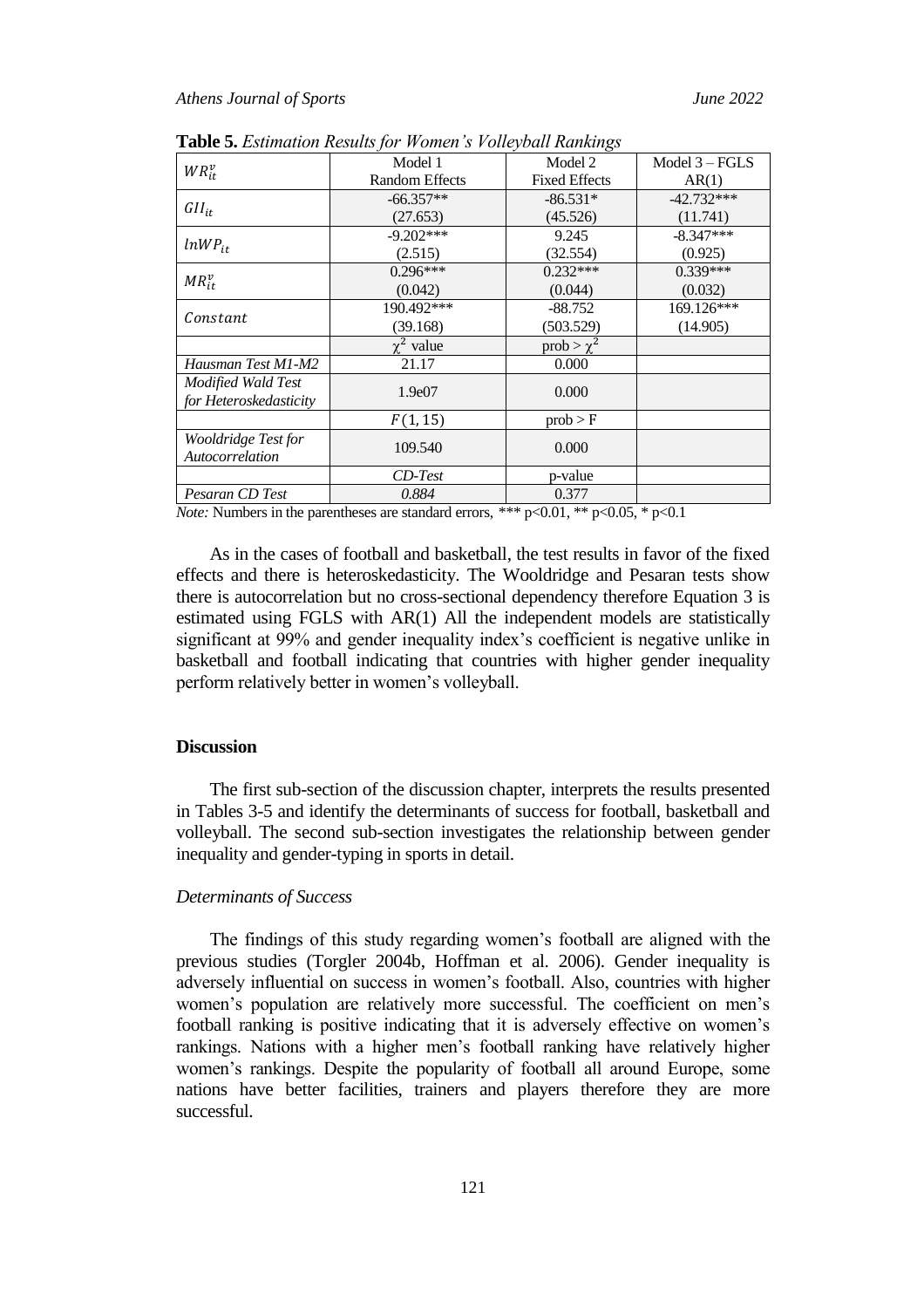The determinants of success for basketball are similar to football but women's population is statistically insignificant. There is no evidence that more populated countries in Europe are relatively more successful women's basketball. It should be noted that basketball is the only type of sports with cross-sectional dependency out of the three investigated sports. Undoubtedly, football is the most popular sport in Europe. Unlike football, there are some countries with a basketball tradition and some without one. For example, Yugoslavia was a basketball nation with great players and great enthusiasm for the sport. Former Yugoslavian countries inherited the basketball legacy and they are all very competitive and passionate in basketball. Yugoslavia breakup into seven countries: Bosnia, Croatia, Kosovo, Macedonia, Montenegro, Serbia and Slovenia (Zejnullahi 2014). Out of these seven, countries six of them (excluding Kosovo) are in the data set. Another example would be the lack of interest in basketball in the Great Britain (Buckner 2019). The British are very passionate about not just football but also about rugby and cricket. Basketball is never a priority for them therefore the interest hence success is low at basketball. Therefore, cross-sectional dependence can be explained by the existence or non-existence of basketball legacy in European countries.

For women's volleyball, all three independent variables are statistically significant. As in the cases of basketball and football, men's ranking is adversely influential on women's ranking. Population, on the other hand, is positively influential on success as in football. Lastly, unlike in football and basketball, gender inequality index is positively influential on success. European countries with higher gender inequality, are relatively more successful in women's volleyball.

## *Gender Inequality and Gender-Typing in Sports*

United Nation's gender inequality index takes three dimensions into consideration which are health, empowerment and labor market (UNDP 2019). These three dimensions reflect the conditions women live in within a country and therefore they are expected to be correlated with sports participation and sports success. It is reasonable to assume that women living in prosperous countries will be more involved in sports and more successful. Although that is the case in football and basketball, the results presented in Table 5 suggest otherwise for volleyball.

As mentioned earlier despite the improving gender inequality in recent years, gender-typing still exists in sports. The perception of male and female appropriate sports and the societal attitude towards sports can affect individuals' involvement in sport (Plaza et al. 2017). Therefore, men and women will be more likely to participate in sports which are considered "appropriate" for them. The gendertyping studies in the literature regarding European countries have been all conducted in countries where gender inequality is relatively low such as Sweden, Italy and France (Koivula 1995, Lauriola et al. 2004, Plaza et al. 2017). Out of the 40 countries in the dataset, these three are among the top 10 in gender equality therefore how gender-typing in sports differs in countries with higher gender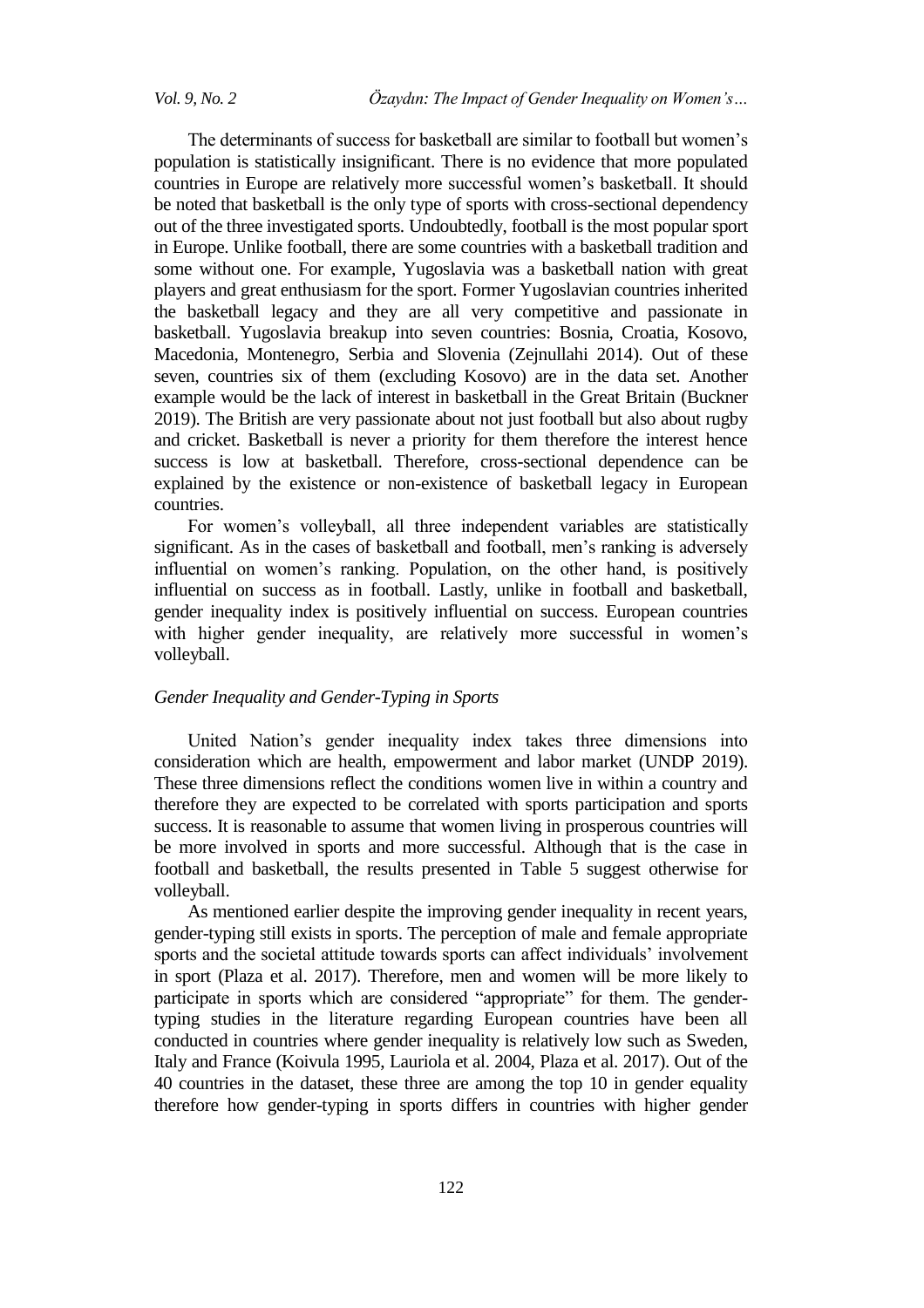inequality is a matter of question. How GIIs' coefficients change for different kinds of sports is intriguing in a gender-typing framework. As presented in Tables 3 and 4, GII is adversely influential on success in women's football and basketball yet the magnitude of the impact is more than two and a half times higher on football when compared to basketball. Football is considered a more masculine sport than basketball as the previous studies suggest and whereas GII is positively influential on success for volleyball, it can be seen that gender inequality is positively influential on success. Out of the three investigated sports, volleyball is considered as the most feminine among the three (Koivula 1995, Lauriola et al. 2004, Plaza et al. 2017). These results can be interpreted as such: countries with higher gender inequality are relatively more successful in feminine sports. Perhaps, the societal norms direct girls and women to play sports which are considered more appropriate for them therefore they are more successful. Although volleyball is perceived as gender-neutral sport according to the previous studies, the perception of volleyball might be more feminine in countries with higher gender-inequality which is a subject which definitely needs more investigation.

### **Conclusion**

The determinants of international success for football, both for men and women, have been subject to academic studies before however basketball and volleyball did not receive much attention from scholars in socio-economic terms. This study contributes to the literature by identifying the determinants of international success in both women's basketball and volleyball. Although the impact of gender inequality on success has been accounted for, how the impact changes for different sports has not been investigated before. The findings of study conclude that the impact does not only differ in magnitude but also in sign for different kinds of sports. The empirical evidence suggests that countries with higher gender inequality are relatively more successful in feminine sports and furthermore despite the negative impact of gender inequality on masculine sports, the adverse effects decrease as the masculinity of the sports decreases. How the impact of gender inequality changes for different kinds of sports has not been investigated in previous research therefore this study fills a gap in the literature in this sense.

In general, gender equality is associated with human development and developed countries are doing better in these terms. In countries, where women are discriminated, sports could be an extremely effective tool in fortifying their grounds in the society. The benefits of sports for social inclusion have been documented numerous times in the literature (Waring and Mason 2010, Frost et al. 2013). Sporting success at the national level empowers women in the public eye and sets great example for children which makes the determinants of success in women's sports even more important.

The perception of female appropriate sports within a society affects the participation rates of women and especially in countries with high gender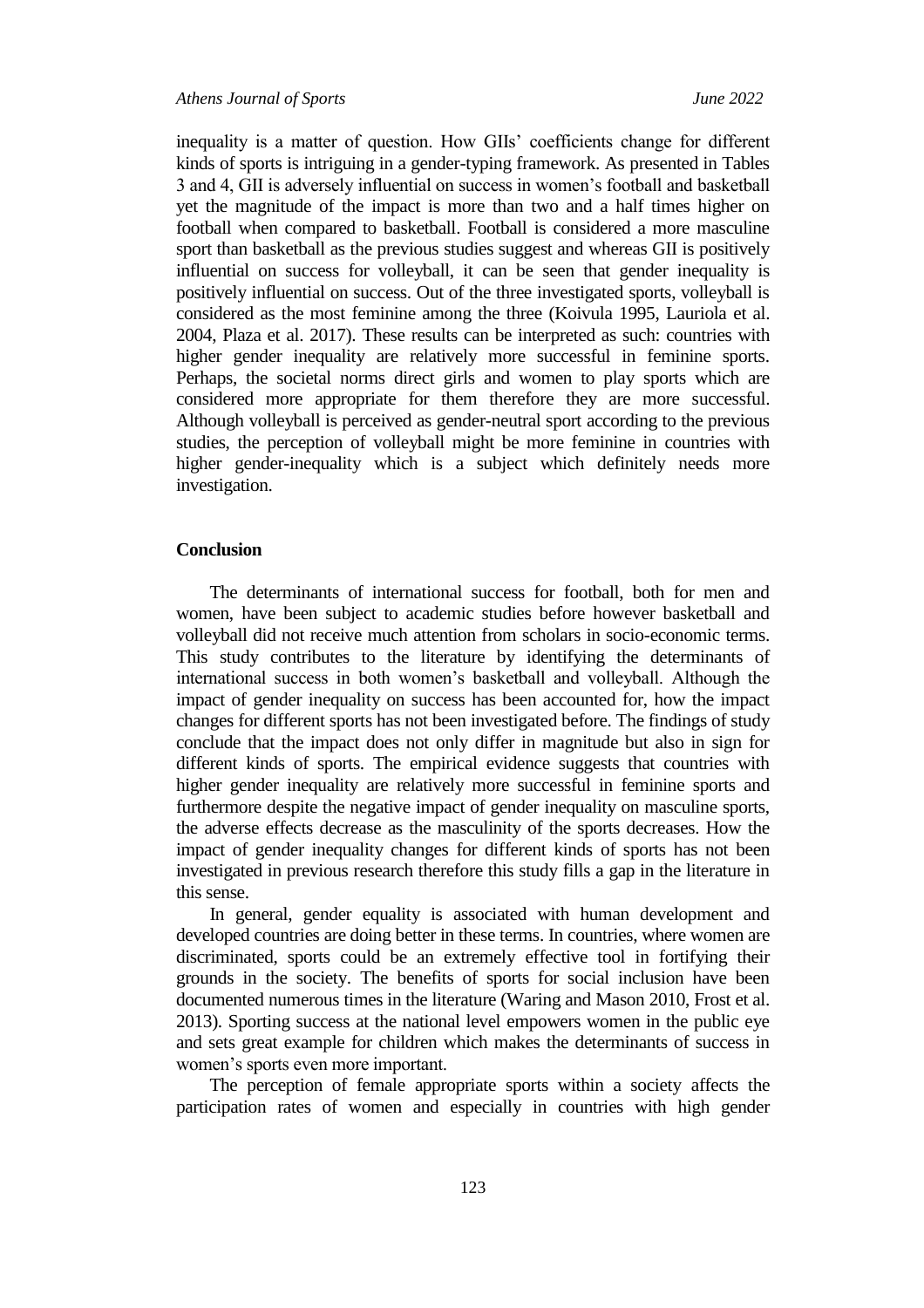*Vol. 9, No. 2 Özaydın: The Impact of Gender Inequality on Women's…*

inequality, girls and young women are more likely to participate in feminine sports (Riemer and Visio 2003). The question of how female appropriate sports, hence gender typing in sports, differs in countries with higher gender inequality will be answered through future research.

### **Acknowledgments**

I would like to thank to the officials of FIBA and FIVB, Ms. Liz Fulton and Mr. Larry Carrel for their cooperation, this study could not have been conducted without their help. No funding has been received for this study.

## **References**

- Alley TR, Hicks CM (2005) Peer attitudes towards adolescent participants in male-and female-oriented sports. *Adolescence* 40(158): 273*–*280.
- Baxter K (2014, May 31) *World Cup in 1994 gave U.S. soccer the kick in the pants it needed*. Los Angeles Times.
- Berdahl JL, Uhlmann EL, Bai F (2011) Win–win: female and male athletes from more gender equal nations perform better in international sports competitions. *Journal of Experimental Social Psychology* 56(Jan): 1–3.
- Birrell S, Cole CL (1994) *Women, sport, and culture*. Illinois: Human Kinetics.
- Buckner C (2019, January 16) *NBA London games easily sell out, but basketball just isn't Britain's cup of tea*. Washington Post.
- Buts C, Du Bois C, Heyndels B, Jegers M (2011) Socioeconomic determinants of success at the summer paralympics. *Journal of Sports Economics* 14(2): 133–147.
- Corbin C, Nix C (1979) Sex-typing of physical activities and success predictions of children before and after cross-sex competition. *Journal of Sport Psychology* 1(1): 43*–*52.
- Csataljay G, O'Donoghue P, Hughes M, Dancs H (2009) Performance indicators that distinguish winning and losing teams in basketball. *International Journal of Performance Analysis in Sport* 9(1): 60–66.
- De Bosscher V, De Knop P, Van Bottenburg M, Shibli S (2006) A conceptual framework for analysing sports policy factors leading to international sporting success. *European Sport Management Quarterly* 6(2): 185–215.
- Deem R, Gilroy S (1998) Physical activity, life-long learning and empowerment Situating sport in women's leisure. *Sport, Education and Society* 3(1): 89–104.
- Frost L, Lightbody M, Halabi A (2013) Expanding social inclusion in community sports organizations: evidence from rural Australian football clubs. *Journal of Sport Management* 27(6): 453–466.
- Gásquez R, Royuela V (2016) The determinants of international football success: a panel data analysis of the Elo rating. *Social Science Quarterly* 97(2): 125–141.
- Guillet E, Sarrazin P, Fontayne P  $(2000)$  "If it contradicts my gender role, I'll stop": introducing survival analysis to study the effects of gender typing on the time of withdrawal from sport practice: a 3-year study. *European Review of Applied Psychology* 50(4): 417–421.
- Hoffmann R, Ging LC, Ramasamy B (2002) The socio-economic determinants of international soccer performance. *Journal of Applied Economics* 5(2): 253–272.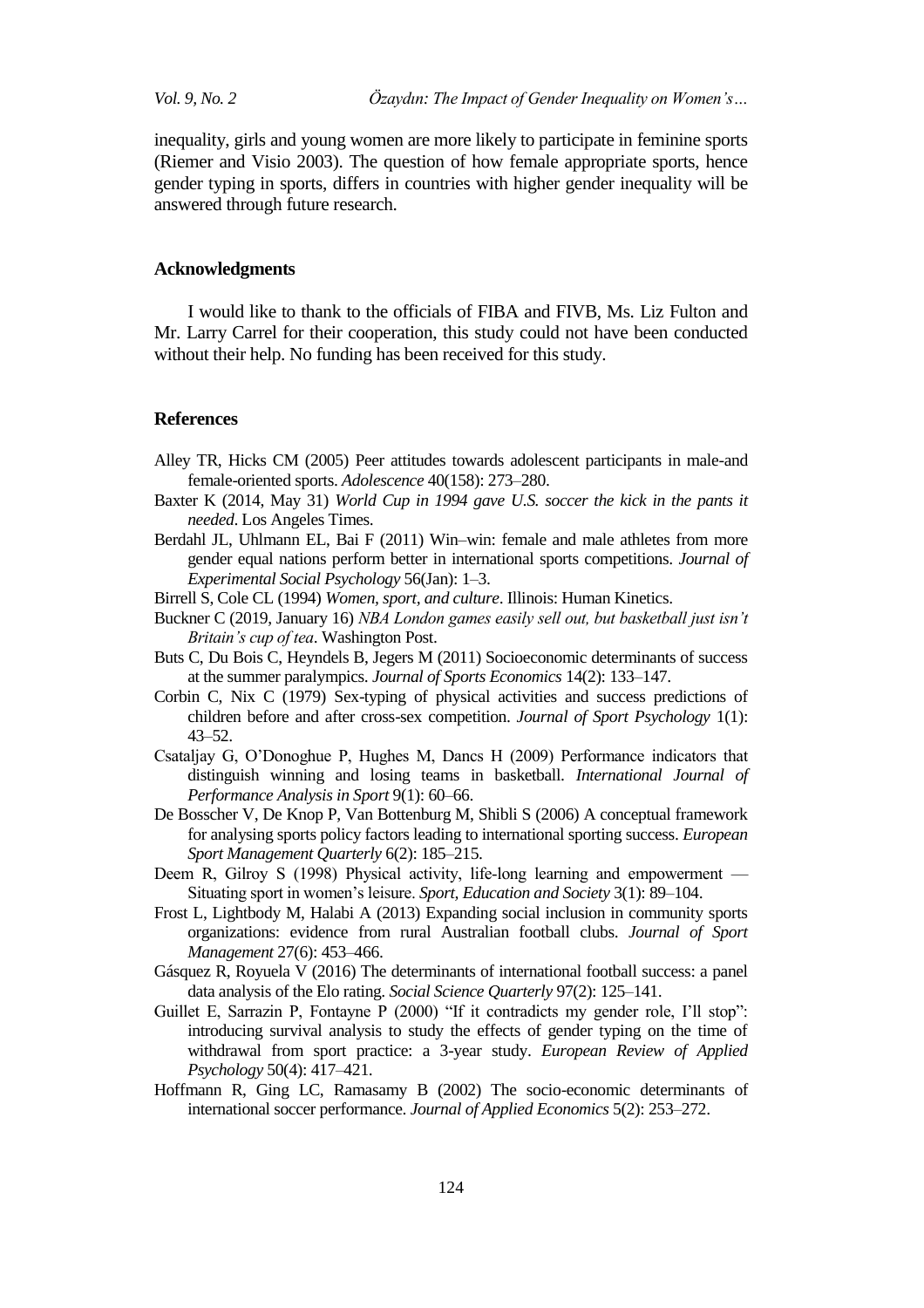- Hoffmann R, Lee Chew G, Matheson V, Ramasamy B (2006) International women's football and gender inequality. *Applied Economic Letters* 13(15): 999–1001.
- Jacobs JC (2014) Programme-level determinants of women's international football performance. *European Sport Management Quarterly* 14(5): 521–537.
- Kane M, Snyder E (1989) Sport typing: the social 'containment' of women in sport. *Arena Review* 13(2): 77–96.
- Koivula N (1995) Ratings of gender appropriateness of sports participation: effects of gender-based schematic processing. *Sex Roles* 33(7): 543–557.
- Lauriola M, Zelli A, Calcaterra C, Cherubini D, Spinelli D (2004) Sport gender stereotypes in Italy. *International Journal of Sport Psychology* 35(3): 189–206.
- Metheny E (1965) *Connotations of movement in sport and dance: a collection of speeches about sport and dance as significant forms of human behavior*. Iowa: W. C. Brown Co.
- Plaza M, Boiché J, Brunel L, Ruchaud F (2017) Sport = male... but not all sports: investigating the gender stereotypes of sport activities at the explicit and implicit levels. *Sex Roles* 7(Jun): 202–217.
- Riemer AB, Visio EM (2003) Gender typing of sports: an investigation of Metheny's classification. *Research Quarterly for Exercise and Sport* 74(2): 193–204.
- Ross SR, Shinew KJ (2008) Perspectives of women college athletes on sport and gender. *Sex Roles* 58(1–2): 40–57.
- Salisbury J, Passer M (1982) Gender-role attitudes and participation in competitive activities of varying stereotypic femininity. *Personality and Social Psychology Bulletin* 8(3): 486*–*493.
- Sampaio J, Lago C, Drinkwater EJ (2010) Explanations for the United States of America's dominance in basketball at the Beijing Olympic Games (2008). *Journal of Sport Sciences* 28(2): 147–152.
- Sobal J, Milgrim M (2019) Gendertyping sports: social representations of masculine, feminine, and neither-gendered sports among US university students. *Journal of Gender Studies* 28(1): 29–44.
- Torgler B (2004a) *?Historical excellence? In football world cup tournaments: empirical evidence with data From 1930 to 2002*. CREMA Working Paper Series, 2004(18).
- Torgler B (2004b) *The determinants of women's international soccer performances*. CREMA Working Paper Series, 2004(19).
- Torgler B (2007) "La grande boucle" Determinants of success at the tour de France. *Journal of Sports Economics* 8(3): 317–331.
- UNDP (2019) *Calculating the human development indices*. Human Development Reports.
- Valenti M, Scelles N, Morrow S (2020) Elite sport policies and international sporting success: a panel data analysis of European women's national football team performance. *European Sport Management Quarterly* 20(3): 300–320.
- Vute R (1999) Scoring skills performances of the top international men's sitting volleyball teams. *Gymnica* 29(2): 55–62.
- Waring A, Mason C (2010) Opening doors: promoting social inclusion through increased sports opportunities. *Sport in Society* 13(3): 517–529.
- Zejnullahi V (2014) Balkan conflict, the disintegration of Yugoslavia and the ICTY. *Mediterranean Journal of Social Sciences* 5(19): 264–269.